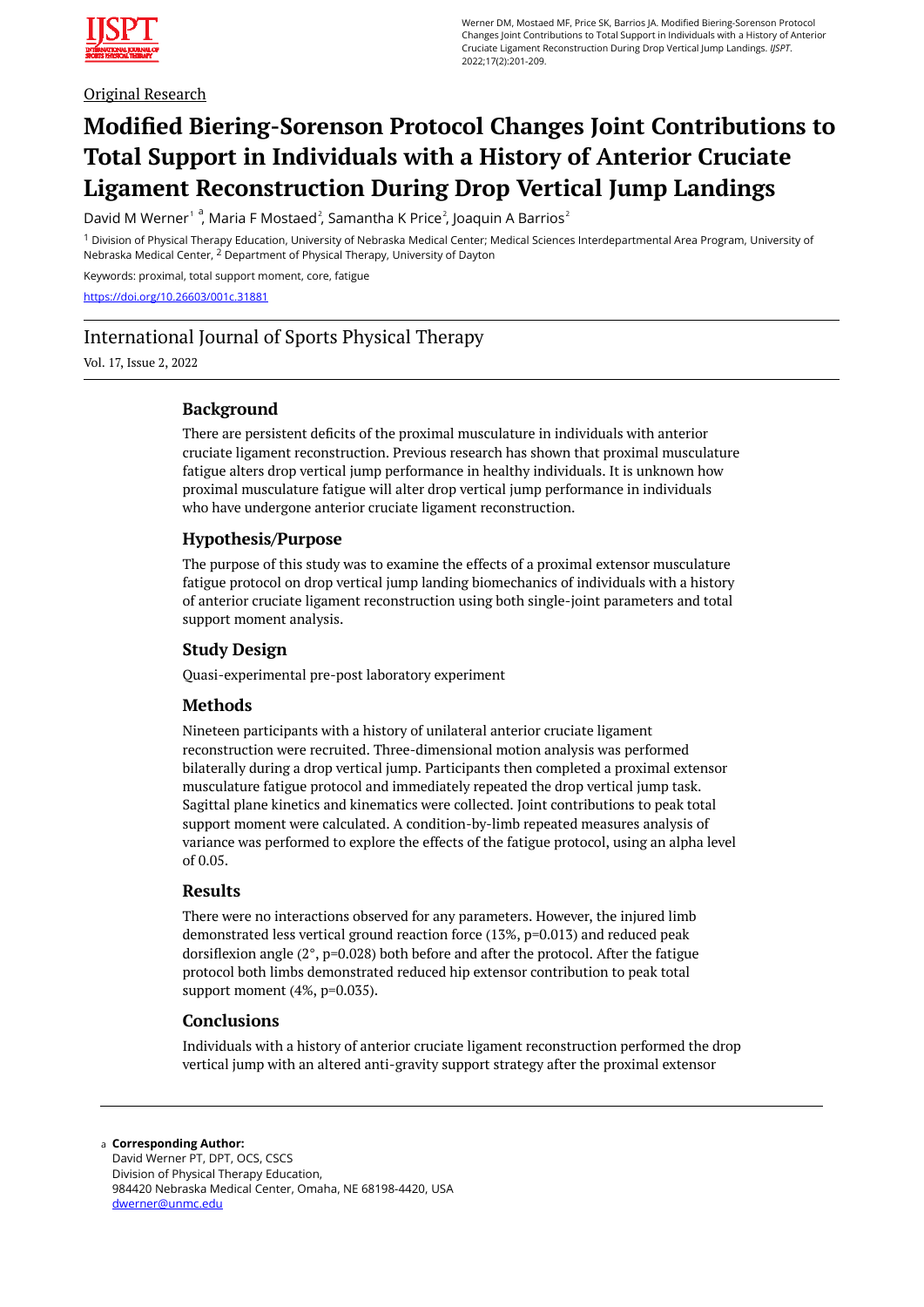musculature fatigue protocol. The significant reduction in bilateral hip extensor contribution to peak total support moment suggests evidence of targeted fatigue.

#### **Level of Evidence**

III

## INTRODUCTION

It is estimated that up to 250,000 anterior cruciate ligament (ACL) injuries are sustained each year. <sup>1</sup> Standard of care in the United States after complete ACL rupture is surgical ACL reconstruction (ACLR), with over 125,000 performed annually. 2 Individuals after ACLR typically demonstrate persistent neuromuscular deficits at the knee joint including, but not limited to muscular weakness,  $3,4$  reduced proprioception,<sup>5,6</sup> and altered walking<sup>7</sup> and landing patterns<sup>8</sup> characterized by altered knee biomechanics. Post-operatively it is recommended to restore thigh muscle performance.<sup>9,10</sup> However, individuals after ACLR also appear to demonstrate persistent proximal neuromuscular impairments.<sup>11</sup> These include altered hip abductor activation,<sup>12</sup> hip extensor strength,<sup>13</sup> reduced core motor control,<sup>14,15</sup> and trunk extension endurance deficits.<sup>16</sup>

Neuromuscular fatigue can be described as the failure of a muscle to maintain a required or expected force output.<sup>17</sup> Additionally, it has been suggested that experimental fatigue of a muscle may affect that muscle's contribution to a task.<sup>18</sup> The effects of experimentally-induced proximal neuromuscular fatigue on lower extremity biomechanics have been explored in a growing body of literature, predominantly in healthy and able-bodied individuals. $18-23$  Overall, it appears that when targeting specific muscle groups with a fatigue protocol, alterations in kinematics or kinetics are mainly observed in the primary plane of movement of those muscle groups.18–23 These altered movement patterns have also been observed in joints distal to the fatigued muscle group.19,21–23 In a previous related study, an isometric fatigue protocol targeting the hip extensors led to an increase in gluteus maximus muscle activation with preservation of joint kinematics during bilateral jump-landings in healthy individuals.<sup>18</sup> Fatigue of muscle groups proximal to the knee region overall appears to impact instrumented assessments during clinical tasks in healthy populations, but has not been tested after ACLR.

Imposing neuromuscular fatigue on proximal muscle groups may interact with persisting post-surgical deficits after ACLR to exacerbate or reveal aberrations in movement reflecting further compromise in neuromuscular control.<sup>24</sup> As lower limb neuromuscular control reflects a multi-joint coordinated strategy, analysis of total support moment (TSM) may provide novel insights into whole-limb movement strategies beyond that of single-joint parameters. The TSM is a summed moment from the extensor synergy of the hip, knee and ankle that represents the anti-gravity support of the center of mass of the body.<sup>25</sup> At the instance of peak TSM, the sagittal plane moments of the hip, knee, and ankle are assessed to calculate the contribution of each individual joint to the TSM. The TSM has previously been used to characterize differences in neuromuscular strategy during single-limb landing after ACLR compared to controls.<sup>26</sup>

Most previous studies involving fatigue after ACLR have

utilized peripheral fatiguing tasks such as squatting and jumping to functional failure points. $24,27-31$  However, these fatiguing tasks have not directly targeted proximal neuromuscular control. With relevance to the current study, previous electromyography work has validated the ability of the isometric Biering-Sorensen test procedure to induce fatigue to the gluteus maximus, the body's primary hip extensor muscle.<sup>32</sup> While the Biering-Sorensen test has been used to assess the effects of a hip extensor fatigue protocol on landing mechanics in healthy individuals, $18$  the effects after ACLR are unknown.

Therefore, the purpose of this study was to examine the effects of a proximal extensor musculature fatigue protocol on drop vertical jump landing biomechanics of individuals with a history of anterior cruciate ligament reconstruction using both single-joint parameters and total support moment analysis. The DVJ was utilized as the landing task of interest as it has been prospectively linked to secondary ACL injury risk,<sup>33</sup> and has been evaluated before and after Biering-Sorensen testing in healthy individuals.<sup>18</sup> It was hypothesized that the injured limb would differentially demonstrate greater peak lower limb flexion single-joint parameters after the fatigue protocol. Instances of increased hip contributions to movements have been seen in individuals with a history of ACLR during landing  $34$  and squatting.<sup>35</sup> Based on this data, it was hypothesized that the within-limb TSM joint contribution profile would shift distally to reflect a decreased hip contribution, with the injured limb redistributing less to the knee than the uninjured limb.

## MATERIALS AND METHODS DESIGN

This study was a single group, pretest-posttest quasi-experimental study. Participants were recruited with electronic and paper flyers. Individuals presented to the laboratory and provided written informed consent approved by the university's Institutional Review Board prior to testing. The same examiners conducted all testing.

#### PARTICIPANTS

A convenience sample of nineteen participants between the ages of 18-40 years old with a history of unilateral ACLR at least one year prior was recruited for this study. To be included, participants needed to have completed formal rehabilitation and been fully cleared by a physician for return to sport or previous level of activity. Participants were excluded if they had any spinal or lower extremity pain or injury within the prior six months. Participants completed the Tegner Activity Scale and the International Knee Documentation Committee Scale  $(KDC)^{56}$  prior to motion capture.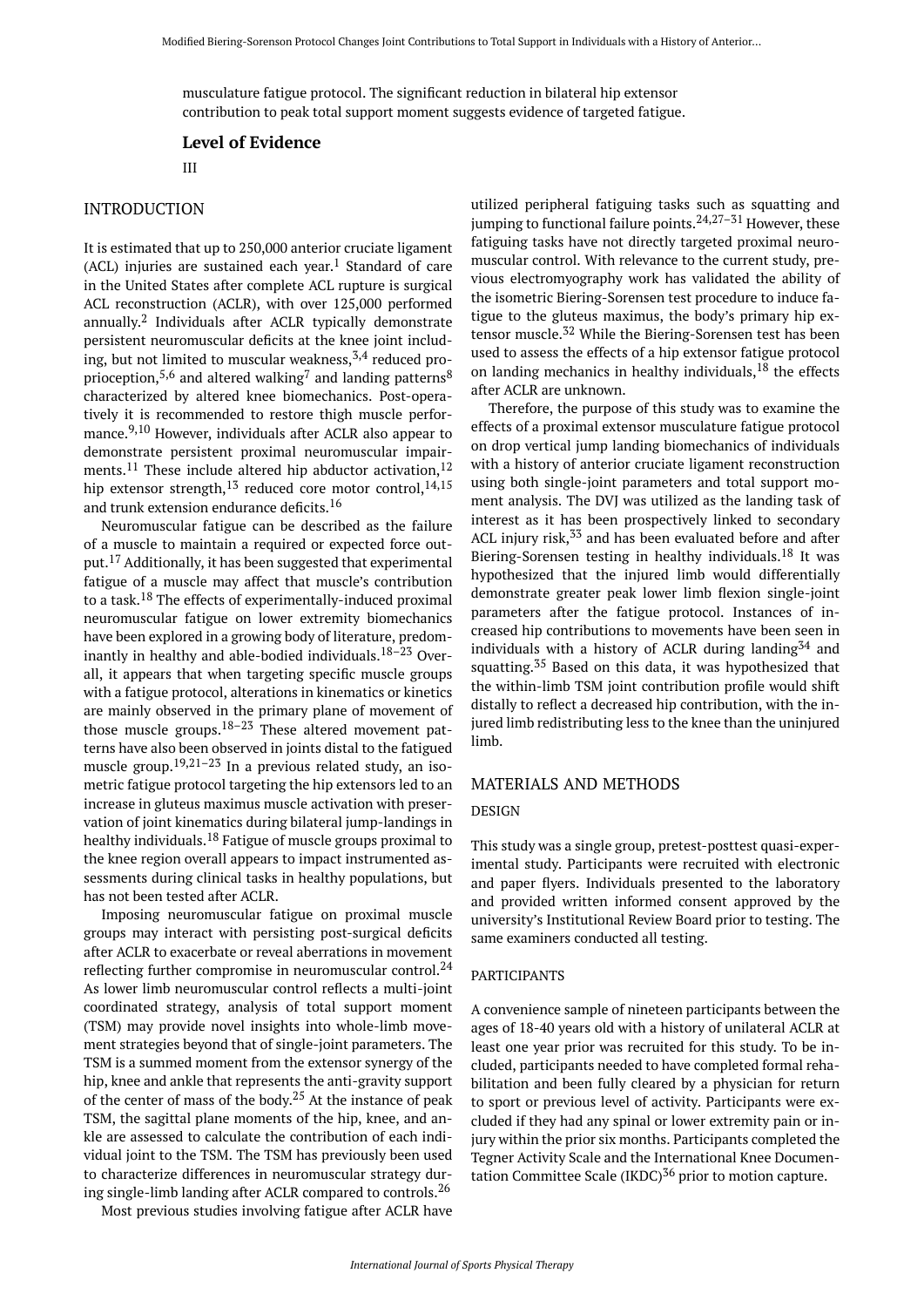#### <span id="page-2-0"></span>MOTION CAPTURE

Video data were collected using an 8-camera motion capture system (VICON, Centennial, CO, USA, 150 Hz), and force data using two force plates (BERTEC Corp., Worthington, OH, USA, 1500 Hz). Individuals had 47 reflective markers placed over their bilateral lower extremities and pelvis. Marker locations included: L5-S1 interspinous space, iliac crests, anterior superior iliac crests, greater trochanters, medial and lateral femoral condyles, medial and lateral tibial plateaus, medial and lateral malleoli, first and fifth metatarsal heads, distal feet, and proximal, distal, and lateral heels. Rigid marker clusters were placed over the thigh and shank segments. Static standing and dynamic calibration trials were captured.

#### DROP VERTICAL JUMP

The DVI was performed as previously described.<sup>37</sup> Briefly, participants stood atop a 30 cm box. They were instructed to fall off the box, land with one foot on each force plate and immediately perform a maximal effort counter-movement jump reaching with both hands for an overhead target. For a trial to be successful the following criteria were required: participants dropped off the box without jumping, landed with each foot on a force plate, and successfully reached overhead during the jump. After successfully completing four trials, participants completed the fatigue protocol, with special care taken to prevent reflective marker placement alteration. Once the fatigue protocol was completed, participants immediately performed four additional successful drop vertical jump trials. All trials were used for analysis.

#### FATIGUE PROTOCOL

Participants completed three repeated efforts of a modified Biering-Sorensen extension position,  $15,29$  held until failure, modified in that three repeated efforts were performed rather than one. Individuals had their lower extremities fastened to a plinth with two belts. Using upper extremity support, they initially positioned their torso horizontally off the plinth. To begin each effort, they were instructed to hold their torso parallel to the ground, to cross their arms, and to maintain that position for as long as possible [\(Fig](#page-2-0)[ure 1](#page-2-0)). Participants were provided verbal encouragement throughout the three efforts. For each effort, one verbal warning was given when positional failure was observed. The second positional failure resulted in termination of that effort. Between efforts, individuals received a 15 second rest break. After completion of the final effort, the participants were immediately unfastened from the plinth to perform the post-fatigue DVJs. The time to termination for each effort was recorded, as was the time between the end of the final effort and the start of the post-fatigue DVJ procedures.

#### BIOMECHANICAL DATA

Vicon Nexus was used for labelling and gap-filling of marker trajectories for the entire contact phase of the task, defined as the time in which a threshold of 20 Newtons of force was on the force plate. Trials were then exported and post-



**Figure 1. Participant setup for modified Beiring-Sorensen protocol** 

processed using Visual 3D (C-motion, Bethesda, MD, USA) and custom Labview code (National Instruments, Austin, TX, USA). Data were filtered using a low-pass Butterworth filter with a cutoff of 12 Hz. Joint angle and moment data were derived using X-Y-Z Cardan rotation sequences and traditional inverse dynamics procedures, respectively. Joint moments were normalized to body height (meters) and mass (kilograms) and reported as internal moments. Vertical ground reaction force (vGRF) was extracted and expressed normalized to body weight. For the single-joint parameters, the variables of interest were the sagittal plane peak joint angles and moments of the hip, knee and ankle, as well as peak vertical ground reaction force. For the TSM analysis, joint moment data were time normalized to ground contact, and were compared and summed at the instance of peak TSM.<sup>25</sup>

#### STATISTICAL ANALYSIS

Statistical analysis was performed using SPSS version 25 (IBM Corp, Armonk, NY, USA). Descriptive statistics were calculated on baseline parameters. Two-factor (conditionby-limb) analyses of variance with Bonferroni correction were performed to assess for potential interactions, main effects and simple effects for peak ground reaction force, peak joint moments and angles, and joint moments at the instance of peak total support. An alpha level of 0.05 was used. Post-hoc Pearson correlations were used to examine the relationship between change in percent contribution at the knee and hip to activity level (measured by Tegner), IKDC score, and time since surgery.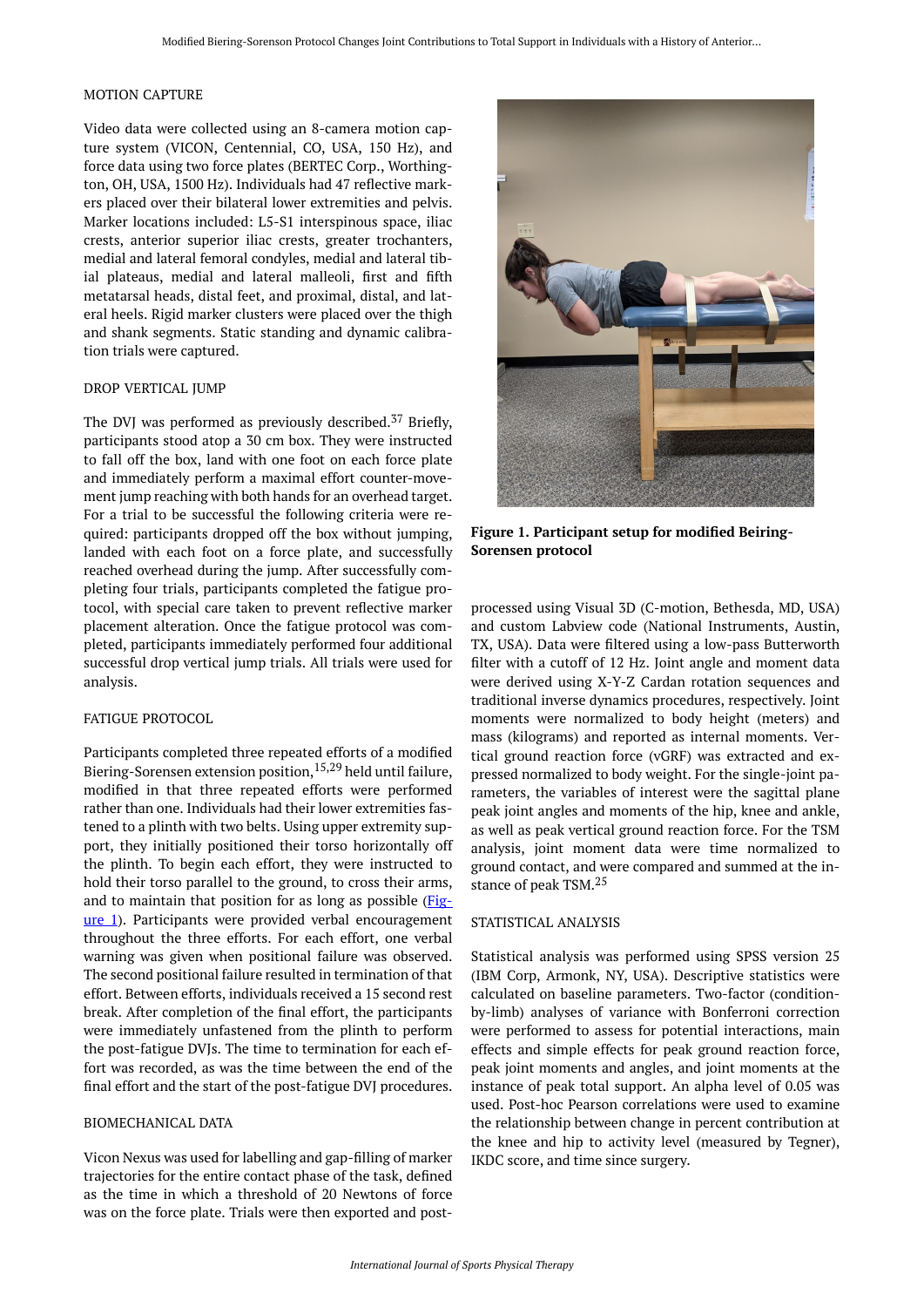#### <span id="page-3-0"></span>**Table 1. Participant descriptive data**

|                                     | Mean (SD)   | Frequency |
|-------------------------------------|-------------|-----------|
| Sex Frequency (F:M)                 |             | 16:3      |
| Injured Limb (dominant:nondominant) |             | 10:9      |
| Age (years)                         | 24.5(4.8)   |           |
| BMI ( $\text{kg/m}^2$ )             | 23.53(2.3)  |           |
| Tegner Activity Scale (0-10)        | 7.1(2.2)    |           |
| IKDC Score (0-100)                  | 83.4 (7.4)  |           |
| Time since surgery (months)         | 59.1 (37.2) |           |

#### <span id="page-3-1"></span>**Table 2. Modified Biering-Sorensen results (seconds)**

|                                                  | Mean (SD)    |
|--------------------------------------------------|--------------|
| Effort 1                                         | 84.4 (44.0)  |
| Effort 2                                         | 42.9 (19.0)  |
| Effort 3                                         | 34.3 (18.0)  |
| <b>Cumulative Hold Time</b>                      | 161.7 (65.3) |
| Transition time from fatigue protocol to testing | 24.1(5.9)    |

## <span id="page-3-2"></span>RESULTS

Descriptive data for all participants are presented in [Table](#page-3-0)  [1.](#page-3-0) The average participant was a young adult female with a normal body mass index, approximately five years removed from unilateral ACLR with an IKDC score slightly below age matched healthy individuals $36$  and a Tegner score indicating recreational or competitive sport participation.

All participants completed all study procedures. In regards to the modified Biering-Sorensen fatigue protocol, an average reduction in time to positional failure of approximately 50 seconds (-59%) was observed between the first and third consecutive efforts. On average, participants transitioned to the post-protocol DVJ testing in less than 25 seconds after completing the third and final modified Biering-Sorensen effort ([Table 2\)](#page-3-1).

The single-joint results are presented in [Table 3](#page-4-0). No interactions or main effects of condition were observed. Two main effects of limb were seen. The injured limb demonstrated less peak ankle dorsiflexion angle (2°, p=0.028), as well as less peak vGRF (13%, p=0.013).

The joint contributions and peak TSM data are presented in **Figure 2**. No interactions or main effects of limb were observed. However, a single main effect of condition at peak TSM was seen for the hip contribution. After the protocol, at peak TSM, the hips showed a 4% decreased contribution to TSM (p=0.035).

Post-hoc analysis revealed a significant correlation (r = 0.527, p =0.02) between percent change in knee contribution post-protocol and time since surgery. The relationship was such that as time since surgery increased, individuals



#### **Figure 2. Redistribution of joint moments relative to peak total support moment**

Note the significant reduced contribution from the hip after completion of the protocol.

had a higher percentage contribution at the knee post-protocol. Otherwise, no other significant correlations were noted (p >0.05).

#### DISCUSSION

The overall purpose of this study was to examine if a proximal extensor fatigue protocol elicited differential alterations in sagittal plane lower extremity kinematics and kinetics during a DVJ in individuals with a history of ACLR. Neither the single-joint nor whole-limb results directly supported the differential effect hypothesis, as no interac-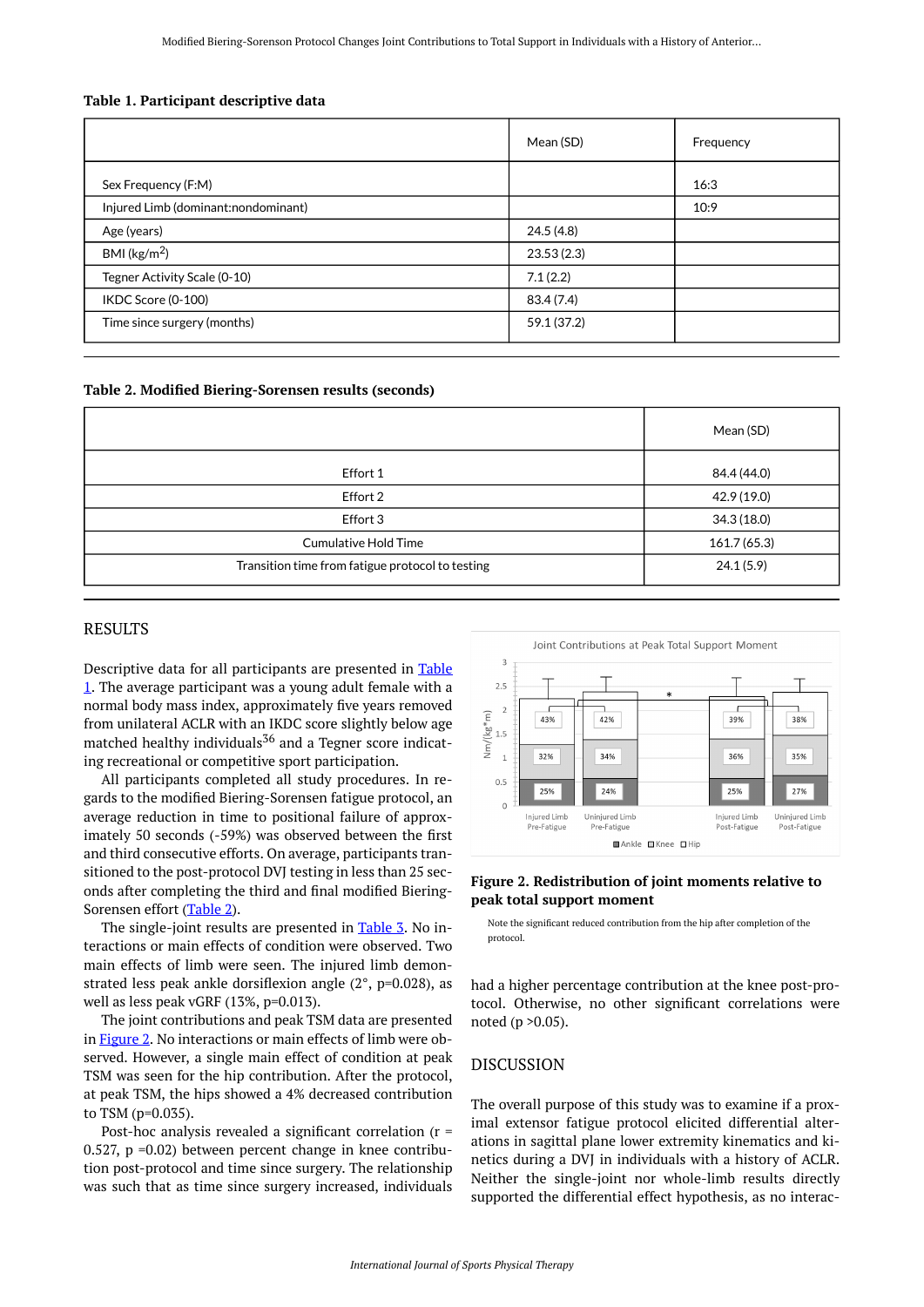|                                                                      | Injured Limb    |                  | Uninjured Limb  |                  | Interaction | Condition<br>Main<br>Effect | Limb<br>Main<br>Effect |
|----------------------------------------------------------------------|-----------------|------------------|-----------------|------------------|-------------|-----------------------------|------------------------|
|                                                                      | Pre-<br>fatigue | Post-<br>fatigue | Pre-<br>fatigue | Post-<br>fatigue | p-value     | p-value                     | $p-$<br>value          |
| Peak Hip Flexion Angle<br>(degrees)                                  | 76.4<br>(12.8)  | 74.9<br>(13.6)   | 75.2<br>(13.3)  | 72.9<br>(14.0)   | 0.130       | 0.090                       | 0.097                  |
| Peak Knee Flexion Angle<br>(degrees)                                 | 86.9<br>(10.6)  | 86.3<br>(10.1)   | 86.7<br>(11.4)  | 85.4<br>(10.5)   | 0.095       | 0.326                       | 0.527                  |
| Peak Ankle Dorsiflexion<br>Angle (degrees)                           | 26.9<br>(5.1)   | 26.8<br>(5.6)    | 29.2<br>(4.6)   | 29.3<br>(4.4)    | 0.709       | 0.904                       | 0.028                  |
| Peak Internal Hip Extension<br>Moment (Nm/(kg*m))                    | 1.17<br>(0.21)  | 1.18<br>(0.23)   | 1.26<br>(0.28)  | 1.26<br>(0.27)   | 0.757       | 0.774                       | 0.179                  |
| Peak Internal Knee Extension<br>Moment (Nm/(kg*m))                   | 1.04<br>(0.24)  | 1.07<br>(0.26)   | 1.11<br>(0.26)  | 1.14<br>(0.26)   | 0.927       | 0.096                       | 0.519                  |
| Peak Internal Ankle<br><b>Plantarflexion Moment</b><br>$(Nm/(kg*m))$ | 0.71<br>(0.20)  | 0.74<br>(0.20)   | 0.78<br>(0.16)  | 0.79<br>(0.16)   | 0.366       | 0.148                       | 0.164                  |
| Peak Vertical Ground<br>Reaction Force (N)                           | 1.45<br>(0.23)  | 1.47<br>(0.20)   | 1.65<br>(0.24)  | 1.65<br>(0.23)   | 0.807       | 0.446                       | 0.013                  |
| Peak Total Support Moment                                            | 2.24<br>(0.44)  | 2.28<br>(0.45)   | 2.38<br>(0.36)  | 2.37<br>(0.29)   | 0.248       | 0.588                       | 0.256                  |

<span id="page-4-0"></span>**Table 3. Condition by limb results, presented as Mean (SD)** 

**Bolded** – statistically significant

tions were observed. When considering single-joint parameters, the participants loaded the injured limb less, and dorsiflexed less at maximum as well, which is consistent with findings in previous literature. When considering the whole-limb TSM analysis, the proximal extensor fatigue protocol generally elicited a decrease in the hip joint contribution to anti-gravity support, which provides supporting evidence that the fatigue protocol affected the targeted muscles.

Of particular relevance to the current study are the findings of Hollman et al.<sup>18</sup> In a comparable study, healthy women performed a bilateral jump-landing task and isometric hip dynamometry before and after a modified Biering-Sorensen fatigue protocol. Hollman and colleagues measured hip and knee kinematics and gluteus maximus muscle activations, and found no change in peak hip and knee angles after the modified Biering-Sorensen fatigue protocol. However, peak isometric hip extension force was reduced and gluteus maximus electromyographic activation was increased after the fatigue protocol. The authors suggested that the kinematics may have stayed consistent due to increased neural drive to the gluteus maximus. In the current study, electromyographic data were not collected, and there there was no change in single-joint kinematics or kinetics supporting the results of Hollman and colleagues<sup>18</sup> despite the history of unilateral ACLR. In regards to wholelimb neuromuscular strategy, the proximal extensor fatigue protocol resulted in a reduction in hip extensor contribution to peak TSM. Both the increased gluteal activations seen in the Hollman study and the altered TSM seen in this study may be considered evidence of compensatory motor solutions used to preserve requisite task-level kinematics.

Two discrete parameters were suggestive of altered func-

tion in the ACLR limb, peak vGRF and ankle dorsiflexion angle. In regards to decreased vGRF during landings, a recent systematic review with meta-analysis identified that 9/ 10 included studies showed reduced peak vGRF in adolescents with a history of ACLR.<sup>38</sup> This study's pre-protocol data add to the robust literature identifying loading asymmetry in individuals after ACLR. The lack of change in peak vGRF post-protocol suggests that proximal extensor fatigue does not strongly influence the magnitude of whole-limb vertical loading after ACLR.

There was less ankle dorsiflexion observed in the injured limb compared to the uninjured limb during the DVJ. Reduced peak ankle dorsiflexion and reduced ankle dorsiflexion at initial contact has been observed in the injured limb compared to both the uninjured limb and to controls during the DVJ.<sup>39,40</sup> However, clinical measurement of maximum ankle dorsiflexion after ACL injury has been found to not differ between limbs. $41$  The combination of these studies may suggest that performance of the DVJ may not consistently engage physiological end-range dorsiflexion. Therefore, the difference between limbs in peak dorsiflexion after ACLR may be largely attributable to an avoidance strategy of the injured limb. $40$  In the current study, the observed combination of reduced peak ankle dorsiflexion angle and vGRF in the injured limb provides supportive evidence for this avoidance phenomenon.

The fatigue protocol elicited reduced hip moment contributions to peak TSM. The reduction in hip contribution may reflect decreased muscle force output from the hip extensors after the protocol at the instance of peak anti-gravity demand. Hollman and colleagues<sup>18</sup> previously reported a 25% reduction in isometric hip extension strength after a similar protocol. The reduced hip contribution to peak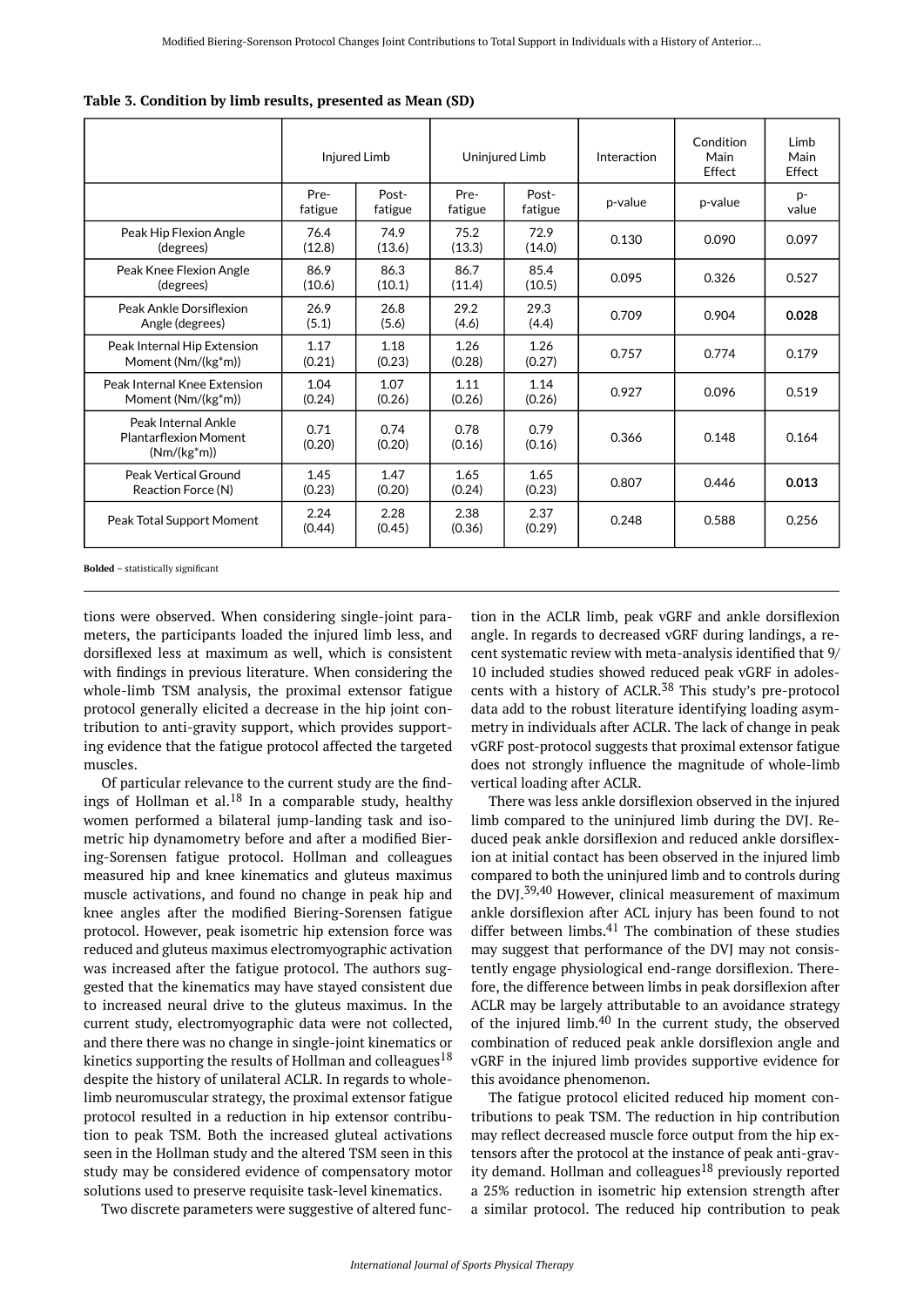TSM seen in the current study participants may reflect a transient reduction in hip strength from the protocol. This reduction in hip contribution may impact performance of other tasks after a proximal extensor fatigue protocol and thus be of interest to clinicians observing movement in a post-fatigued state. Interestingly, the knee contribution in the injured limb appeared to improve after the protocol. Previous studies have shown that the ACLR population demonstrates a decreased knee contribution to TSM during single limb landing.<sup>26</sup> While the joint moment redistribution elicited by hip extensor fatigue would be transient, there may be potential rehabilitative and training applications to further explore.

The correlation between increasing knee contribution and time since surgery aligns with previous literature demonstrating increases in knee extensor strength over time after ACLR. Barford and colleagues found that over the course of rehabilitation a higher percentage of individuals developed adequate knee extension strength as measured by isokinetic limb symmetry index.<sup>42</sup> Additionally, in a review of literature, it was recommended that it could take up to two years for knee extensor strength to recover. $^{43}$ The average length of time since surgery of the current cohort was nearly five years, meaning they had greater opportunity to recover quadriceps strength. It is unknown if time since surgery and percent change in knee contribution would have a different relationship in those closer to surgery.

There are limitations to this study. As this is a cross-sectional study, it cannot be determined if the observed response to the hip extensor fatigue protocol would have been seen prior to injury. The sample size is relatively small and therefore prone to sampling error, a larger sample would improve the generalizability of the results to confidently characterize the ACLR population. While biomarkers of fatigue were not collected, participants performed three efforts of a validated single effort hip extensor fatiguing task. Trunk data were not collected, but could help explain the total body impact of the modified Biering-Sorensen fatigue protocol. Also, as with any study utilizing traditional motion capture techniques, skin movement artifact can affect the joint motion estimates.

## **CONCLUSION**

The results of this study demonstrate that a hip extensor fatigue protocol elicits reduced bilateral hip extensor contribution to total support moment when anti-gravity demands are greatest in persons with ACLR. The clinical implications of this redistribution warrant further investigation.

## CONFLICTS OF INTEREST

The authors have no relationships/activities/interests to disclose that are related to the content of this manuscript.

Submitted: May 26, 2021 CST, Accepted: November 19, 2021 **CST** 



This is an open-access article distributed under the terms of the Creative Commons Attribution 4.0 International License (CCBY-NC-4.0). View this license's legal deed at https://creativecommons.org/licenses/by-nc/4.0 and legal code at https://creativecommons.org/licenses/by-nc/4.0/legalcode for more information.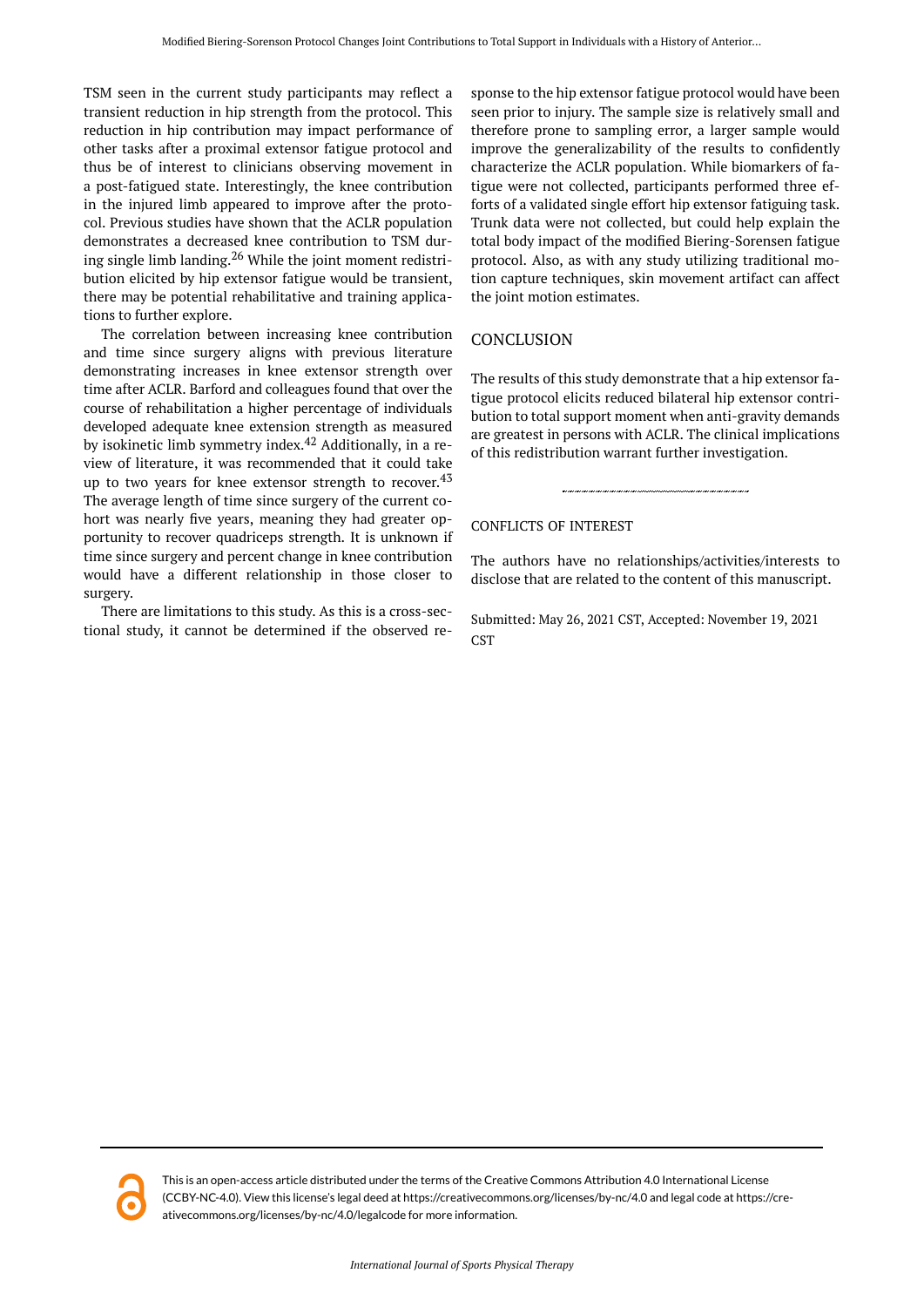# REFERENCES

1. Griffin LY, Albohm MJ, Arendt EA, et al. Understanding and preventing noncontact anterior cruciate ligament injuries: a review of the Hunt Valley II meeting, January 2005. *Am J Sports Med*. 2006;34(9):1512-1532.

2. Mall NA, Chalmers PN, Moric M, et al. Incidence and trends of anterior cruciate ligament reconstruction in the United States. *Am J Sports Med*. 2014;42(10):2363-2370. [doi:10.1177/03635465145427](https://doi.org/10.1177/0363546514542796) [96](https://doi.org/10.1177/0363546514542796)

3. Lautamies R, Harilainen A, Kettunen J, Sandelin J, Kujala UM. Isokinetic quadriceps and hamstring muscle strength and knee function 5 years after anterior cruciate ligament reconstruction: comparison between bone-patellar tendon-bone and hamstring tendon autografts. *Knee Surg Sports Traumatol Arthrosc*. 2008;16(11):1009-1016. [doi:10.10](https://doi.org/10.1007/s00167-008-0598-7) [07/s00167-008-0598-7](https://doi.org/10.1007/s00167-008-0598-7) 

4. Lisee C, Lepley AS, Birchmeier T, O'Hagan K, Kuenze C. Quadriceps strength and volitional activation after anterior cruciate ligament reconstruction: A systematic review and metaanalysis. *Sports Health*. 2019;11(2):163-179. [doi:10.11](https://doi.org/10.1177/1941738118822739) [77/1941738118822739](https://doi.org/10.1177/1941738118822739)

5. Gokeler A, Benjaminse A, Hewett TE, et al. Proprioceptive deficits after ACL injury: are they clinically relevant? *Br J Sports Med*. 2012;46(3):180-192. [doi:10.1136/bjsm.2010.082578](https://doi.org/10.1136/bjsm.2010.082578) 

6. Kim HJ, Lee JH, Lee DH. Proprioception in patients with anterior cruciate ligament tears: a meta-analysis comparing injured and uninjured limbs. *Am J Sports Med*. 2017;45(12):2916-2922. [doi:10.1177/036354651](https://doi.org/10.1177/0363546516682231) [6682231](https://doi.org/10.1177/0363546516682231)

7. Hart HF, Culvenor AG, Collins NJ, et al. Knee kinematics and joint moments during gait following anterior cruciate ligament reconstruction: a systematic review and meta-analysis. *Br J Sports Med*. 2016;50(10):597-612. [doi:10.1136/bjsports-2015-0947](https://doi.org/10.1136/bjsports-2015-094797) [97](https://doi.org/10.1136/bjsports-2015-094797)

8. Lepley AS, Kuenze CM. Hip and knee kinematics and kinetics during landing tasks after anterior cruciate ligament reconstruction: a systematic review and meta-analysis. *J Athl Train*. 2018;53(2):144-159. [d](https://doi.org/10.4085/1062-6050-334-16) [oi:10.4085/1062-6050-334-16](https://doi.org/10.4085/1062-6050-334-16) 

9. Logerstedt DS, Scalzitti D, Risberg MA, et al. Knee stability and movement coordination impairments: knee ligament sprain revision 2017. *J Orthop Sports Phys Ther*. 2017;47(11):A1-a47. [doi:10.2519/jospt.201](https://doi.org/10.2519/jospt.2017.0303) [7.0303](https://doi.org/10.2519/jospt.2017.0303)

10. van Melick N, van Cingel RE, Brooijmans F, et al. Evidence-based clinical practice update: practice guidelines for anterior cruciate ligament rehabilitation based on a systematic review and multidisciplinary consensus. *Br J Sports Med*. 2016;50(24):1506-1515. [doi:10.1136/bjsports-2015-09](https://doi.org/10.1136/bjsports-2015-095898) [5898](https://doi.org/10.1136/bjsports-2015-095898) 

11. Petersen W, Taheri P, Forkel P, Zantop T. Return to play following ACL reconstruction: a systematic review about strength deficits. *Arch Orthop Trauma Surg*. 2014;134(10):1417-1428. [doi:10.1007/s00402-01](https://doi.org/10.1007/s00402-014-1992-x) [4-1992-x](https://doi.org/10.1007/s00402-014-1992-x)

12. Dalton EC, Pfile KR, Weniger GR, Ingersoll CD, Herman D, Hart JM. Neuromuscular changes after aerobic exercise in people with anterior cruciate ligament-reconstructed knees. *J Athl Train*. 2011;46(5):476-483. [doi:10.4085/1062-6050-46.5.476](https://doi.org/10.4085/1062-6050-46.5.476)

13. Bell DR, Trigsted SM, Post EG, Walden CE. Hip strength in patients with quadriceps strength deficits after ACL reconstruction. *Med Sci Sports Exerc*. 2016;48(10):1886-1892. [doi:10.1249/mss.0000000000](https://doi.org/10.1249/mss.0000000000000999) [000999](https://doi.org/10.1249/mss.0000000000000999)

14. Noehren B, Abraham A, Curry M, Johnson D, Ireland ML. Evaluation of proximal joint kinematics and muscle strength following ACL reconstruction surgery in female athletes. *J Orthop*. 2014;32(10):1305-1310. [doi:10.1002/jor.22678](https://doi.org/10.1002/jor.22678) 

15. Werner DM, Barrios JA. In-line half-kneeling as a motor control test of core stability: known-groups validity and reliability. *J Sport Rehabil*. 2019;28(4):395-398. [doi:10.1123/jsr.2018-0031](https://doi.org/10.1123/jsr.2018-0031) 

16. Werner DM, Barrios JA. Trunk muscle endurance in individuals with and without a history of anterior cruciate ligament reconstruction. *J Strength Cond Res*. 2021;35(1):118-123. [doi:10.1519/jsc.00000000000023](https://doi.org/10.1519/jsc.0000000000002395) [95](https://doi.org/10.1519/jsc.0000000000002395)

17. Bigland-Ritchie B, Woods JJ. Changes in muscle contractile properties and neural control during human muscular fatigue. *Muscle Nerve*. 1984;7(9):691-699. [doi:10.1002/mus.880070902](https://doi.org/10.1002/mus.880070902)

18. Hollman JH, Hohl JM, Kraft JL, Strauss JD, Traver KJ. Effects of hip extensor fatigue on lower extremity kinematics during a jump-landing task in women: a controlled laboratory study. *Clin Biomech (Bristol, Avon)*. 2012;27(9):903-909. [doi:10.1016/j.clinbiomec](https://doi.org/10.1016/j.clinbiomech.2012.07.004) [h.2012.07.004](https://doi.org/10.1016/j.clinbiomech.2012.07.004)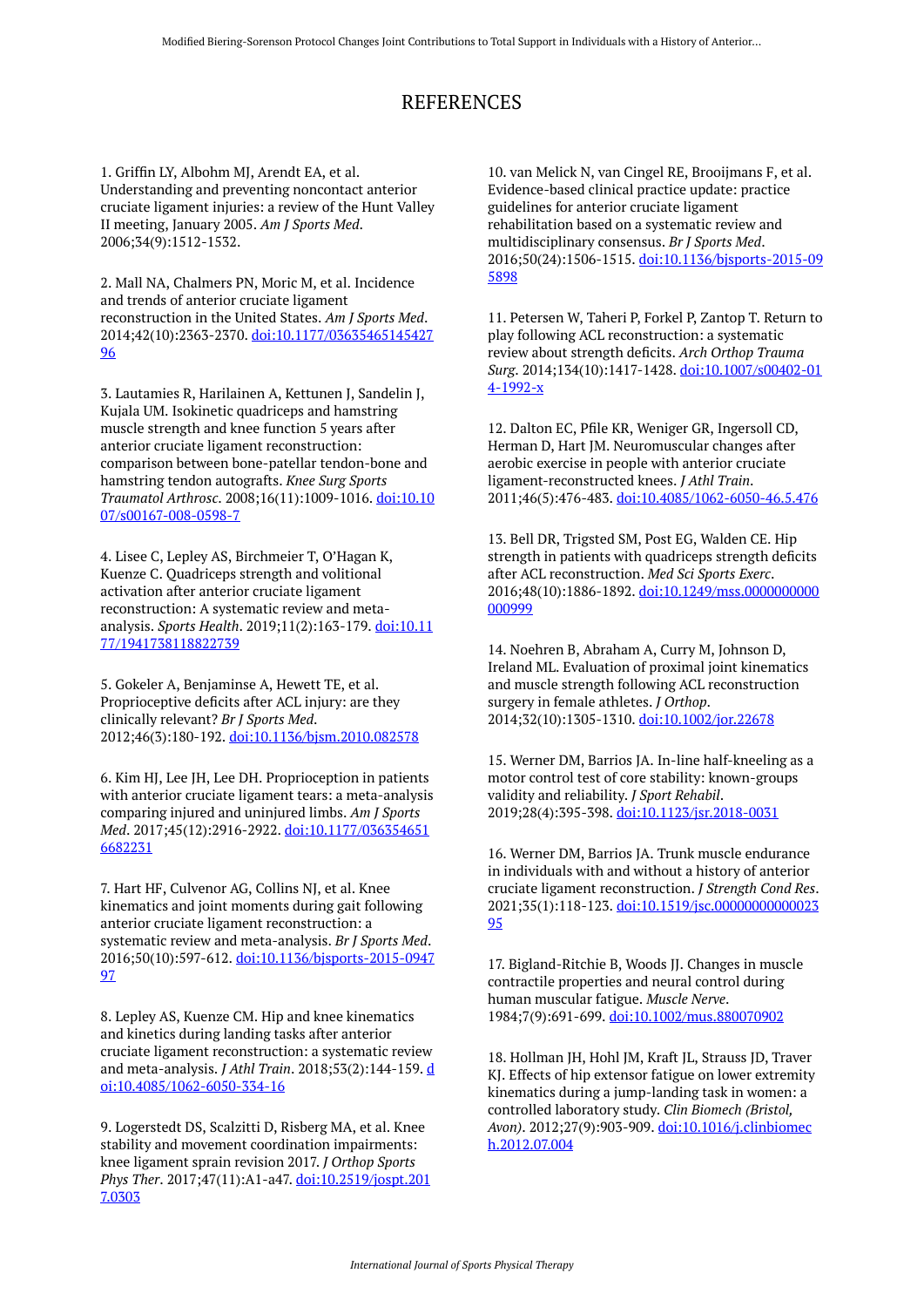19. Geiser CF, O'Connor KM, Earl JE. Effects of isolated hip abductor fatigue on frontal plane knee mechanics. *Med Sci Sports Exerc*. 2010;42(3):535-545. [doi:10.1249/MSS.0b013e3181b7b227](https://doi.org/10.1249/MSS.0b013e3181b7b227) 

20. Thomas AC, Palmieri-Smith RM, McLean SG. Isolated hip and ankle fatigue are unlikely risk factors for anterior cruciate ligament injury. *Scand J Med Sci Sports*. 2011;21(3):359-368. [doi:10.1111/j.1600-083](https://doi.org/10.1111/j.1600-0838.2009.01076.x) [8.2009.01076.x](https://doi.org/10.1111/j.1600-0838.2009.01076.x) 

21. Carcia C, Eggen J, Shultz S. Hip-abductor fatigue, frontal-plane landing angle, and excursion during a drop jump. *J Sport Rehabil*. 2005;14(4):321-331.

22. Patrek MF, Kernozek TW, Willson JD, Wright GA, Doberstein ST. Hip-abductor fatigue and single-leg landing mechanics in women athletes. *J Athl Train*. 2011;46(1):31-42. [doi:10.4085/1062-6050-46.1.31](https://doi.org/10.4085/1062-6050-46.1.31)

23. Hollman JH, Beise NJ, Fischer ML, Stecklein TL. Hip extensor fatigue alters hip and knee coupling dynamics during single-limb step-downs: a randomized controlled trial. *J Biomech*. Published online 2019:109583. [doi:10.1016/j.jbiomech.2019.109](https://doi.org/10.1016/j.jbiomech.2019.109583) [583](https://doi.org/10.1016/j.jbiomech.2019.109583)

24. Frank BS, Gilsdorf CM, Goerger BM, Prentice WE, Padua DA. Neuromuscular fatigue alters postural control and sagittal plane hip biomechanics in active females with anterior cruciate ligament reconstruction. *Sports Health*. 2014;6(4):301-308. [do](https://doi.org/10.1177/1941738114530950) [i:10.1177/1941738114530950](https://doi.org/10.1177/1941738114530950) 

25. Winter DA. Overall principle of lower limb support during stance phase of gait. *J Biomech*. 1980;13(11):923-927. [doi:10.1016/0021-9290\(80\)9016](https://doi.org/10.1016/0021-9290(80)90162-1) [2-1](https://doi.org/10.1016/0021-9290(80)90162-1)

26. Pozzi F, Di Stasi S, Zeni JA Jr, Barrios JA. Singlelimb drop landing biomechanics in active individuals with and without a history of anterior cruciate ligament reconstruction: a total support analysis. *Clin Biomech (Bristol, Avon)*. 2017;43:28-33. [doi:10.1016/](https://doi.org/10.1016/j.clinbiomech.2017.01.020) [j.clinbiomech.2017.01.020](https://doi.org/10.1016/j.clinbiomech.2017.01.020)

27. Thomas AC, Lepley LK, Wojtys EM, McLean SG, Palmieri-Smith RM. Effects of neuromuscular fatigue on quadriceps strength and activation and knee biomechanics in individuals post-anterior cruciate ligament reconstruction and healthy adults. *J Orthop Sports Phys Ther*. 2015;45(12):1042-1050. [doi:10.251](https://doi.org/10.2519/jospt.2015.5785) [9/jospt.2015.5785](https://doi.org/10.2519/jospt.2015.5785) 

28. Webster KE, Santamaria LJ, McClelland JA, Feller JA. Effect of fatigue on landing biomechanics after anterior cruciate ligament reconstruction surgery. *Med Sci Sports Exerc*. 2012;44(5):910-916. [doi:10.124](https://doi.org/10.1249/MSS.0b013e31823fe28d) [9/MSS.0b013e31823fe28d](https://doi.org/10.1249/MSS.0b013e31823fe28d)

29. Lessi GC, Serrao FV. Effects of fatigue on lower limb, pelvis and trunk kinematics and lower limb muscle activity during single-leg landing after anterior cruciate ligament reconstruction. *Knee Surg Sports Traumatol Arthrosc*. 2017;25(8):2550-2558. [do](https://doi.org/10.1007/s00167-015-3762-x) [i:10.1007/s00167-015-3762-x](https://doi.org/10.1007/s00167-015-3762-x)

30. Lessi GC, Silva RS, Serrao FV. Comparison of the effects of fatigue on kinematics and muscle activation between men and women after anterior cruciate ligament reconstruction. *Phys Ther Sport*. 2018;31:29-34. [doi:10.1016/j.ptsp.2018.01.009](https://doi.org/10.1016/j.ptsp.2018.01.009)

31. Gokeler A, Eppinga P, Dijkstra PU, et al. Effect of fatigue on landing performance assessed with the landing error scoring system (less) in patients after ACL reconstruction. A pilot study. *Int J Sports Phys Ther*. 2014;9(3):302-311.

32. Coorevits P, Danneels L, Cambier D, et al. Testretest reliability of wavelet - and Fourier based EMG (instantaneous) median frequencies in the evaluation of back and hip muscle fatigue during isometric back extensions. *J Electromyogr Kinesiol*. 2008;18(5):798-806. [doi:10.1016/j.jelekin.2007.01.007](https://doi.org/10.1016/j.jelekin.2007.01.007)

33. Paterno MV, Schmitt LC, Ford KR, et al. Biomechanical measures during landing and postural stability predict second anterior cruciate ligament injury after anterior cruciate ligament reconstruction and return to sport. *Am J of Sports Med*. 2010;38(10):1968-1978. [doi:10.1177/03635465103760](https://doi.org/10.1177/0363546510376053) [53](https://doi.org/10.1177/0363546510376053)

34. Malafronte J, Hannon J, Goto S, et al. Limb dominance influences energy absorption contribution (EAC) during landing after anterior cruciate ligament reconstruction. *Phys Ther Sport*. 2021;50:42-49. [doi:1](https://doi.org/10.1016/j.ptsp.2021.03.015) [0.1016/j.ptsp.2021.03.015](https://doi.org/10.1016/j.ptsp.2021.03.015)

35. Sigward SM, Chan MM, Lin PE, Almansouri SY, Pratt KA. Compensatory strategies that reduce knee extensor demand during a bilateral squat change from 3 to 5 months following anterior cruciate ligament reconstruction. *J Orthop Sports Phys Ther*. 2018;48(9):713-718. [doi:10.2519/jospt.2018.7977](https://doi.org/10.2519/jospt.2018.7977) 

36. Anderson AF, Irrgang JJ, Kocher MS, Mann BJ, Harrast II. The international knee documentation committee subjective knee evaluation form: normative data. *Am J Sports Med*. 2006;34(1):128-135. [doi:10.1177/0363546505280214](https://doi.org/10.1177/0363546505280214)

37. Ford KR, Myer GD, Hewett TE. Reliability of landing 3D motion analysis: implications for longitudinal analyses. *Med Sci Sports Exerc*. 2007;39(11):2021-2028. [doi:10.1249/mss.0b013e3181](https://doi.org/10.1249/mss.0b013e318149332d) [49332d](https://doi.org/10.1249/mss.0b013e318149332d)